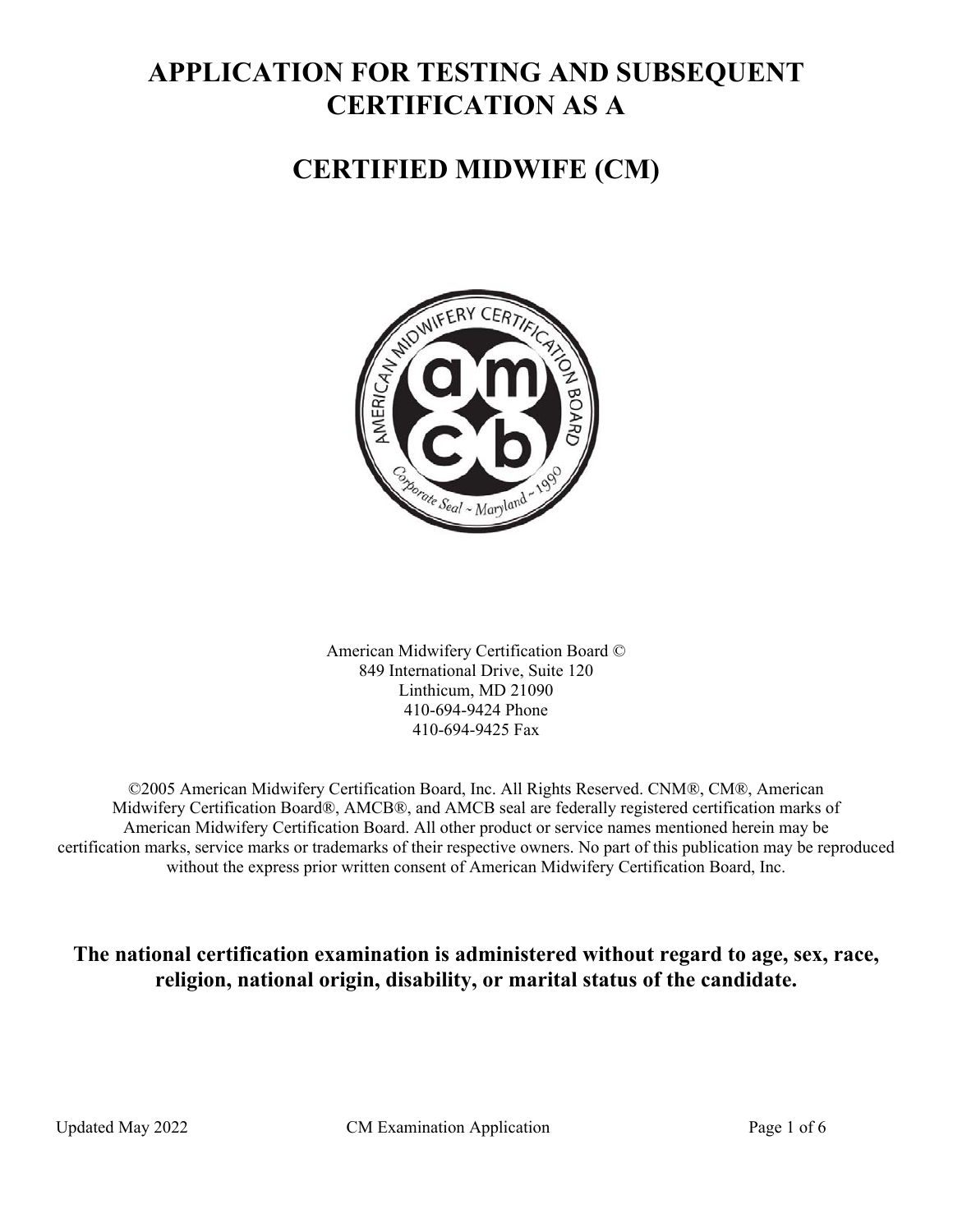**INSTRUCTIONS:** Please type or print clearly. Do not use abbreviations. Each item must be complete for the application to be accepted. Incomplete or late applications will be returned unprocessed. Faxed applications will not be accepted.

# **Have you read and fully understand the General Policies & Procedures and the Candidates Handbook including the Discipline Policy?**

O No O Yes

If your answer is NO, or if no answer is given, AMCB will not process your application for certification.

#### **PART I: General Information**

|    | 1. Name:                                                                   | Last                                                                                                                                                                                                                                         | First |  |                                                                                                                                                | Middle                                                                                                                                                                                                                                                                                                                        |  |
|----|----------------------------------------------------------------------------|----------------------------------------------------------------------------------------------------------------------------------------------------------------------------------------------------------------------------------------------|-------|--|------------------------------------------------------------------------------------------------------------------------------------------------|-------------------------------------------------------------------------------------------------------------------------------------------------------------------------------------------------------------------------------------------------------------------------------------------------------------------------------|--|
|    | address:                                                                   |                                                                                                                                                                                                                                              |       |  |                                                                                                                                                | Address where certification card and certificate are to be sent. Please notify AMCB if you relocate. Information<br>regarding Certificate Maintenance will be sent to the address below unless AMCB Headquarters is notified of new                                                                                           |  |
| 2. |                                                                            | Address Type: $\bigcirc$ Home $\bigcirc$ Work                                                                                                                                                                                                |       |  |                                                                                                                                                |                                                                                                                                                                                                                                                                                                                               |  |
| 3. |                                                                            |                                                                                                                                                                                                                                              |       |  |                                                                                                                                                |                                                                                                                                                                                                                                                                                                                               |  |
| 5. |                                                                            |                                                                                                                                                                                                                                              |       |  |                                                                                                                                                | City: 6. State: 7. Zip Code: 8. Country:                                                                                                                                                                                                                                                                                      |  |
| 9. | Preferred Phone Number: ○ Mobile ○ Home ○ Work                             |                                                                                                                                                                                                                                              |       |  |                                                                                                                                                |                                                                                                                                                                                                                                                                                                                               |  |
|    |                                                                            |                                                                                                                                                                                                                                              |       |  |                                                                                                                                                |                                                                                                                                                                                                                                                                                                                               |  |
|    |                                                                            |                                                                                                                                                                                                                                              |       |  |                                                                                                                                                |                                                                                                                                                                                                                                                                                                                               |  |
|    |                                                                            |                                                                                                                                                                                                                                              |       |  |                                                                                                                                                |                                                                                                                                                                                                                                                                                                                               |  |
|    | <b>PART II: Education Information</b>                                      |                                                                                                                                                                                                                                              |       |  |                                                                                                                                                |                                                                                                                                                                                                                                                                                                                               |  |
|    | all that apply.<br>$\circ$ 25,000 or less                                  | $\Box$ Associate, Nursing<br>$\Box$ Associate, Not Nursing<br>$\Box$ Bachelor's, Nursing<br>$\Box$ Bachelor's, Not Nursing<br>$\Box$ Master's, Nursing<br>□ Master's, Midwifery<br>16. Please indicate your current educational debt burden. |       |  | $\Box$ Master's, Not Nursing<br>$\Box$ Master's, Public Health<br>$\Box$ Doctorate (any type e.g. DNP, PhD, etc.)<br>$\circ$ 125,001 - 150,000 | 15. Identify all your academic degrees will have earned prior to taking the AMCB National Board Exam. NOTE: This<br>question does NOT refer to nursing diplomas or certificates received (such as FNP, or licensure as an RN). Check<br>□ Master's, Not Nursing, Midwifery, or Public Health<br>$\Box$ Other (please specify) |  |
|    | $O$ 25,001 - 50,000<br>$\circ$ 50,001 - 75,000<br>$\circ$ 75,001 - 100,000 | $\circ$ 100,001 - 125,000                                                                                                                                                                                                                    |       |  | $\circ$ 150,001 - 175,000<br>$\circ$ 175,001 - 200,000<br>$\circ$ Greater than 200,000                                                         |                                                                                                                                                                                                                                                                                                                               |  |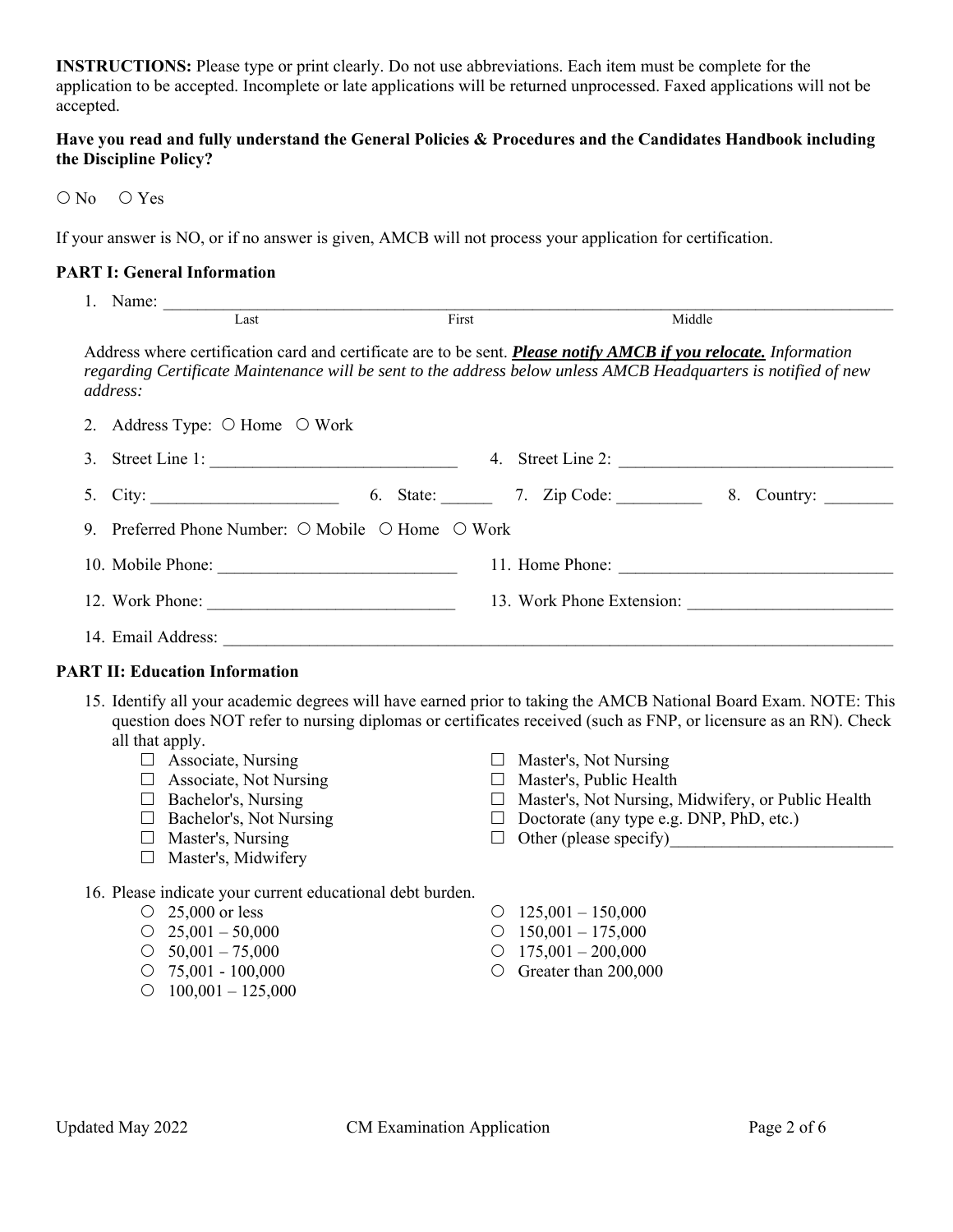#### **PART III: Doctoral Information**

| degree you hold and the related discipline in which you hold this degree.<br>$\Box$ Doctorate Nursing Practice (DNP) $\Box$ Doctor of Philosophy, Nursing (PhD)<br>$\Box$ Doctorate, Midwifery (i.e. DM)<br>$\Box$ Nursing Doctorate (ND)<br>$\Box$ Doctorate, Nursing Science<br>(DNS/DNSc)                                                                                                                                          | 17. If you have identified that you hold a doctoral degree (question 16), please select the type of doctoral degree(s)<br>you currently hold from the list below. If you select 'Doctorate, Other Type', please identify the type of doctoral<br>$\Box$ Doctorate, Public Health (DrPH)<br>$\Box$ Doctor of Philosophy (PhD), other than nursing<br>$\Box$ Other Doctorate (including international degrees) |
|---------------------------------------------------------------------------------------------------------------------------------------------------------------------------------------------------------------------------------------------------------------------------------------------------------------------------------------------------------------------------------------------------------------------------------------|--------------------------------------------------------------------------------------------------------------------------------------------------------------------------------------------------------------------------------------------------------------------------------------------------------------------------------------------------------------------------------------------------------------|
| <b>PART IV: Midwifery Information</b>                                                                                                                                                                                                                                                                                                                                                                                                 |                                                                                                                                                                                                                                                                                                                                                                                                              |
| 18. Midwifery Program Name:                                                                                                                                                                                                                                                                                                                                                                                                           |                                                                                                                                                                                                                                                                                                                                                                                                              |
| 19. Program Type:<br>$\circ$ Precertification<br>O Certificate<br>O Baccalaureate<br>$O$ Master's                                                                                                                                                                                                                                                                                                                                     | O Certificate (also enrolled in Master's option)<br>O Post-Masters certificate<br>Doctorate<br>$\bigcirc$                                                                                                                                                                                                                                                                                                    |
| 20. Program Start Date:                                                                                                                                                                                                                                                                                                                                                                                                               | 21. Program End Date:                                                                                                                                                                                                                                                                                                                                                                                        |
| experience practicing midwifery?<br>$\circ$ Yes<br>$\circ$ No<br>23. What additional type of provider certification do you hold that enables you to provide women's health care?<br>Check all that apply.<br>$\Box$ Adult Health Nurse Practitioner (any type)<br>$\Box$ Family Nurse Practitioner (FNP)<br>$\Box$ Women's Health Care Nurse Practitioner<br>(WHNP)<br>$\Box$ Psychiatric Mental Health Nurse<br>Practitioner (PMHNP) | 22. Prior to successful completion of your ACME accredited midwifery education program, did you have previous<br>$\Box$ Pediatric Nurse Practitioner (PNP)<br>$\Box$ Clinical Nurse Specialists (CNS)<br>$\Box$ None (CNM/CM)<br>$\Box$ Other (please specify)                                                                                                                                               |
| <b>PART V: Employment Information</b>                                                                                                                                                                                                                                                                                                                                                                                                 |                                                                                                                                                                                                                                                                                                                                                                                                              |
| 24. Please provide the name of the PRIMARY state or US territory in which you plan to work in the field of                                                                                                                                                                                                                                                                                                                            | midwifery. If you do not plan to work in the US or its territories identify the location in the space provided.                                                                                                                                                                                                                                                                                              |
| <b>PART VI: Midwifery Licensure Information</b>                                                                                                                                                                                                                                                                                                                                                                                       |                                                                                                                                                                                                                                                                                                                                                                                                              |
| of which you gained licensure.<br>O PEP                                                                                                                                                                                                                                                                                                                                                                                               | 25. If you are currently licensed to practice midwifery, prior to your AMCB certification, please identify the pathway<br>Educated outside the US                                                                                                                                                                                                                                                            |
| <b>CPM/MEAC</b> Accredited<br>$\circ$                                                                                                                                                                                                                                                                                                                                                                                                 | $O$ N/A                                                                                                                                                                                                                                                                                                                                                                                                      |

O State Specific Licensure

Other (please specify) \_\_\_\_\_\_\_\_\_\_\_\_\_\_\_\_\_\_\_\_\_\_\_\_\_\_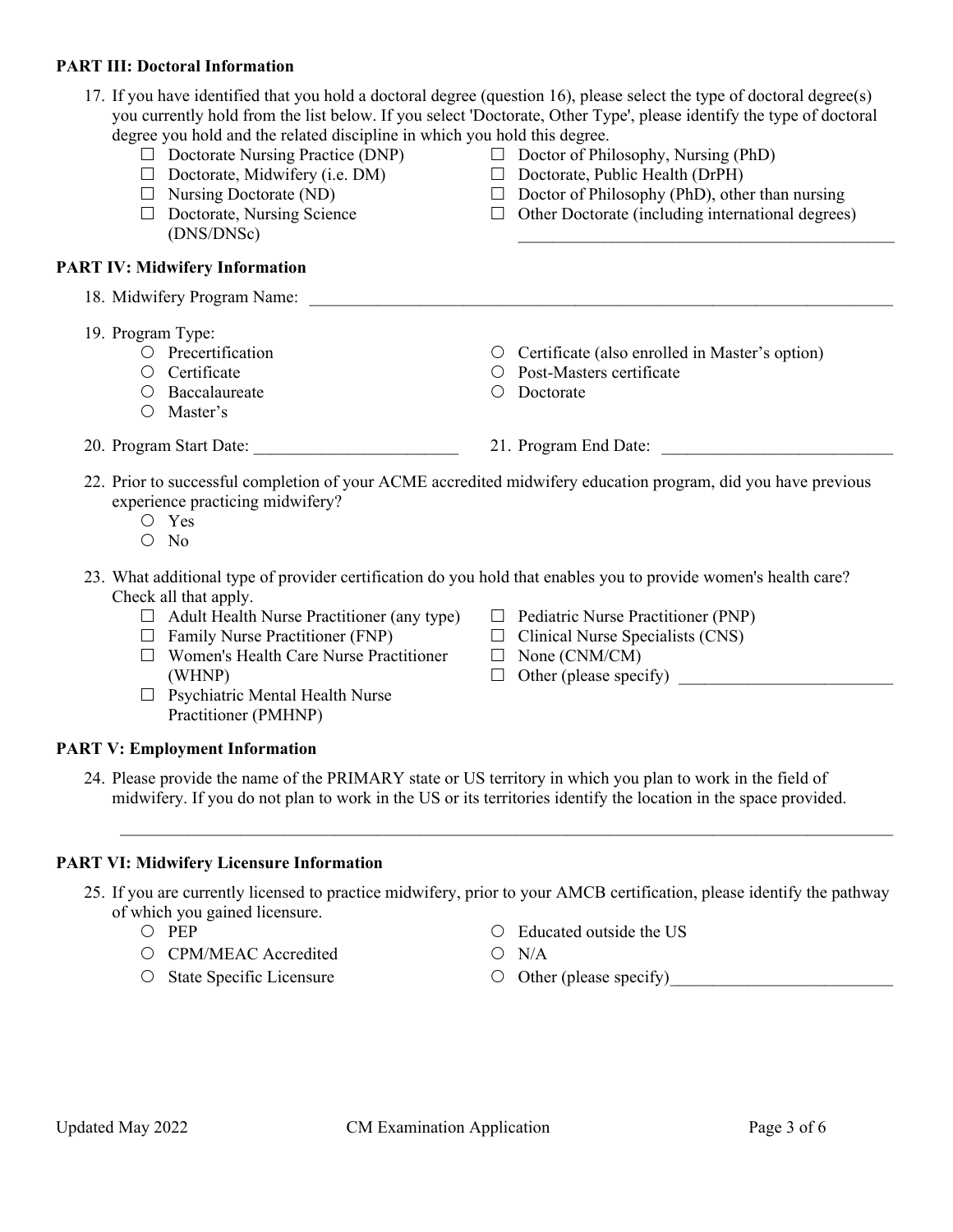# **PART VII: Demographic Information**

- 26. Date of Birth:
- 27. Sex:
	- $\bigcirc$  Male
	- $O$  Female
- 28. Race:
	- American Indian or Alaska Native
	- $O$  Asian
	- O Black or African American
	- $\circ$  Native Hawaiian or other Pacific Islander
- 29. Ethnicity. Check one best applies to your ethnicity.
	- Yes, Hispanic/Latino
	- $\circ$  No, Not Hispanic/Latino
	- O I choose not to respond
- 30. Is English your primary language?
	- O No
	- Yes
- 31. In providing midwifery care, I am able to speak the following languages, this is not inclusive of interpreters. Check all that apply.
	- $\circ$  English
	- $O$  Spanish
- French or French Creole
- $\circ$  Other Language (please specify)

 $\Box$  National Professional Association

- O Chinese (Cantonese, Mandarin, other varieties)
- 32. Would you be willing to be contacted by AMCB in the future regarding volunteer opportunities with our organization?
	- O No
	- Yes

# **PART VIII: Background Check**

- 33. Have you ever been subject to disciplinary action and/or has your professional license ever been limited, suspended or revoked by any of the following: Federal Agency, State Licensing Board, Health Care Organization, and/or National Professional Association?
	- O No
	- Yes
- 34. Check all that apply to the above question.
	- $\Box$  Federal Agency
	- $\Box$  State Licensing Board
	- $\Box$  Health Care Organization
- 35. Are you presently charged with or have ever been convicted or found guilty of, or pleaded nolo contendere to any felony or misdemeanor directly relating to public health and safety and/or the provision of nurse-midwifery or midwifery services?

 $\Box$  N/A

- O No
- Yes

*If your answer is YES to question 33 and/or 35 above, please explain on a separate sheet of paper and include any supporting documentation.* 

Updated May 2022 CM Examination Application CM Examination Application

- O I choose not to respond  $\circ$  Other (please specify)
- White or Caucasian
- More than one race
- $\circ$  I choose not to respond
- $\circ$  Other (please specify)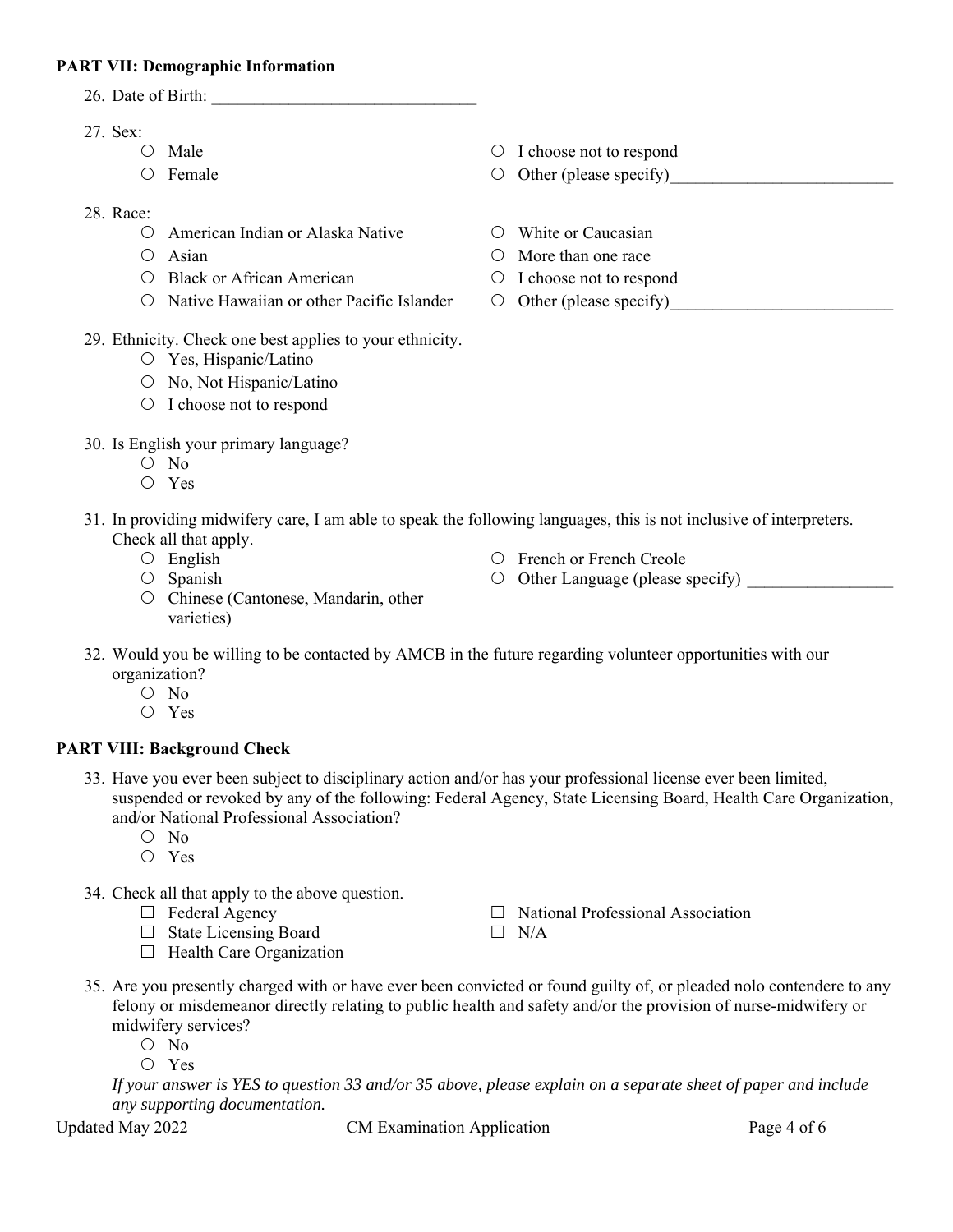36. Have you ever taken the national certification examination before?

- O No
- Yes

#### **PART IX: Special Accommodation**

37. Do you require **SPECIAL ACCOMMODATIONS** under the Americans with Disabilities Act?

 $O$  No

Yes

*If YES, you must submit with the application relevant information about the disability; the specific accommodation(s) requested; proof of a history of accommodations(s), if any; and/or a written disability report prepared by an appropriately qualified, licensed health care professional.* 

#### **PART X: Attestation**

By signing below, I verify that all information contained in this application is true and accurate. I authorize AMCB to request and receive information concerning matters relevant to this application and my certification. I authorize AMCB to communicate information concerning my certification status to public authorities, employers and others. I hereby represent that this application is submitted for the purpose of seeking AMCB certification and not for any other purpose. I understand that I am prohibited from, and agree that I will refrain from, copying, discussing, or otherwise disseminating to any other person or organization information about AMCB exam questions. I agree to abide by the terms of this application and the policies and procedures of the AMCB.

Applicant Signature: \_\_\_\_\_\_\_\_\_\_\_\_\_\_\_\_\_\_\_\_\_\_\_\_\_\_\_\_\_\_\_\_\_\_\_\_\_\_\_\_\_\_\_\_\_\_\_\_\_\_\_\_\_\_ Date: \_\_\_\_\_\_\_\_\_\_\_\_\_\_\_

Applicant Printed Name:

#### **PART XI: Complimentary Verification Letter**

You will receive one complimentary primary source verification letter upon successful completion of the examination. You may have this letter emailed or mailed to another entity e.g. State Board of Nursing, OBGYN Practice, or hospital, by providing the necessary information below. Most applicants will have this letter sent to the State Board of Nursing or Midwifery Board where they are applying for licensure to practice.

Name of the person or organization to send your complimentary verification letter

Check a delivery method for your complimentary verification letter:  $\circ$  Email  $\circ$  Mail

Email Address: \_\_\_\_\_\_\_\_\_\_\_\_\_\_\_\_\_\_\_\_\_\_\_\_\_\_\_\_\_\_\_\_\_\_\_\_\_\_\_\_\_\_\_\_\_\_\_\_\_\_\_\_\_\_\_\_\_\_\_\_\_\_\_\_\_

Mailing Address: \_\_\_\_\_\_\_\_\_\_\_\_\_\_\_\_\_\_\_\_\_\_\_\_\_\_\_\_\_\_\_\_\_\_\_\_\_\_\_\_\_\_\_\_\_\_\_\_\_\_\_\_\_\_\_\_\_\_\_\_\_\_\_\_

# **PART XII: Program Director Confirmation Required**

Be advised that no exam application will be approved without written confirmation on official school letterhead, signed by your program director, that you have successfully completed a graduate degree and midwifery program requirements, including the date it was completed and your date of birth. Please note that the program director must email or mail confirmation to AMCB directly.

\_\_\_\_\_\_\_\_\_\_\_\_\_\_\_\_\_\_\_\_\_\_\_\_\_\_\_\_\_\_\_\_\_\_\_\_\_\_\_\_\_\_\_\_\_\_\_\_\_\_\_\_\_\_\_\_\_\_\_\_\_\_\_\_